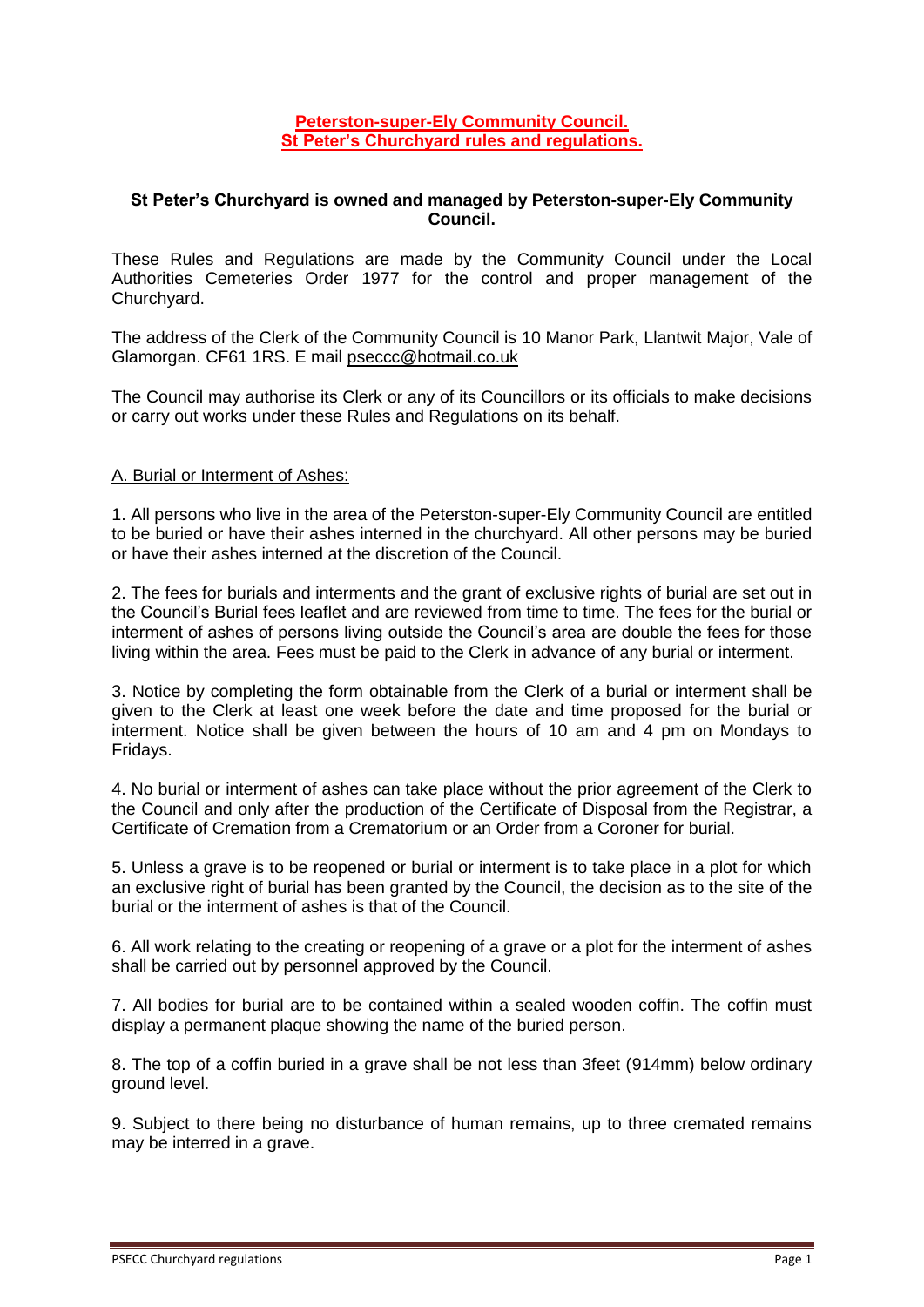10. All interment of ashes in the churchyard shall be deposited without containers or in containers either quickly perishable or made of wood. All interments must have a plaque showing the name of the person whose ashes are interred.

11. The scattering of cremated remains is prohibited in any part of the churchyard.

12. A temporary wooden memorial with a plaque may be erected prior to the installation of a permanent memorial.

## B. Churchyard Maintenance

13. In order to facilitate the general care of the churchyard by the Council:-

 (i) Flower bulbs and small plants may be planted in the soil of the grave or cremation area but not trees or shrubs and there will be no encroachment beyond the area of the grave as first dug;

(ii) No stone chippings, kerbs, railings, fences or any other edging markers are permitted;

 (iii) Any additional memorial items placed either on a grave or cremation area must be removed within 2 months from the date of burial or of interment. Any items left longer will be removed by the Council and disposed of after 6 months.

14. Any grave mounds remaining after twelve months from the date of the burial will be levelled.

15. Wreaths, plants or cut flowers may be placed either in a container or laid on any grave or plot within a cremation area but they must be removed as soon as they appear to be withered. Containers must not comprise glass or other breakable material. No artificial flowers are allowed except for Remembrance Day poppies and traditional Christmas wreaths and these must be removed after a period of not more than two months. Any items left longer will be removed by the Council and disposed of.

16. Dead flowers, waste paper and other refuse must be put in the waste receptacles provided in the churchyard.

# C. Monuments

17. Permission must be obtained for the erection of any memorial, including inscriptions, for a burial or interment of ashes. Every application to erect a memorial in the churchyard must be made on the form obtainable from the Clerk with a full description of the proposed work. Written permission to erect a memorial must be obtained from the Council before accepting an estimate or otherwise entering into a contract with a funeral director, stonemason or craftsman.

18. Inscriptions should be incised, or in relief, and may be painted. Plastic or other inserted lettering is not permitted. Additions may be made to an inscription at a later date following a subsequent interment in the same grave or for other suitable reason. However, any such alteration must be separately approved. The lettering, lay-out and wording must be consistent with the original inscription. No inscriptions of any nature are allowed on the reverse.

19. A minimum period of six months should normally elapse between the burial or interment of a person to be commemorated and the granting of permission for a memorial.